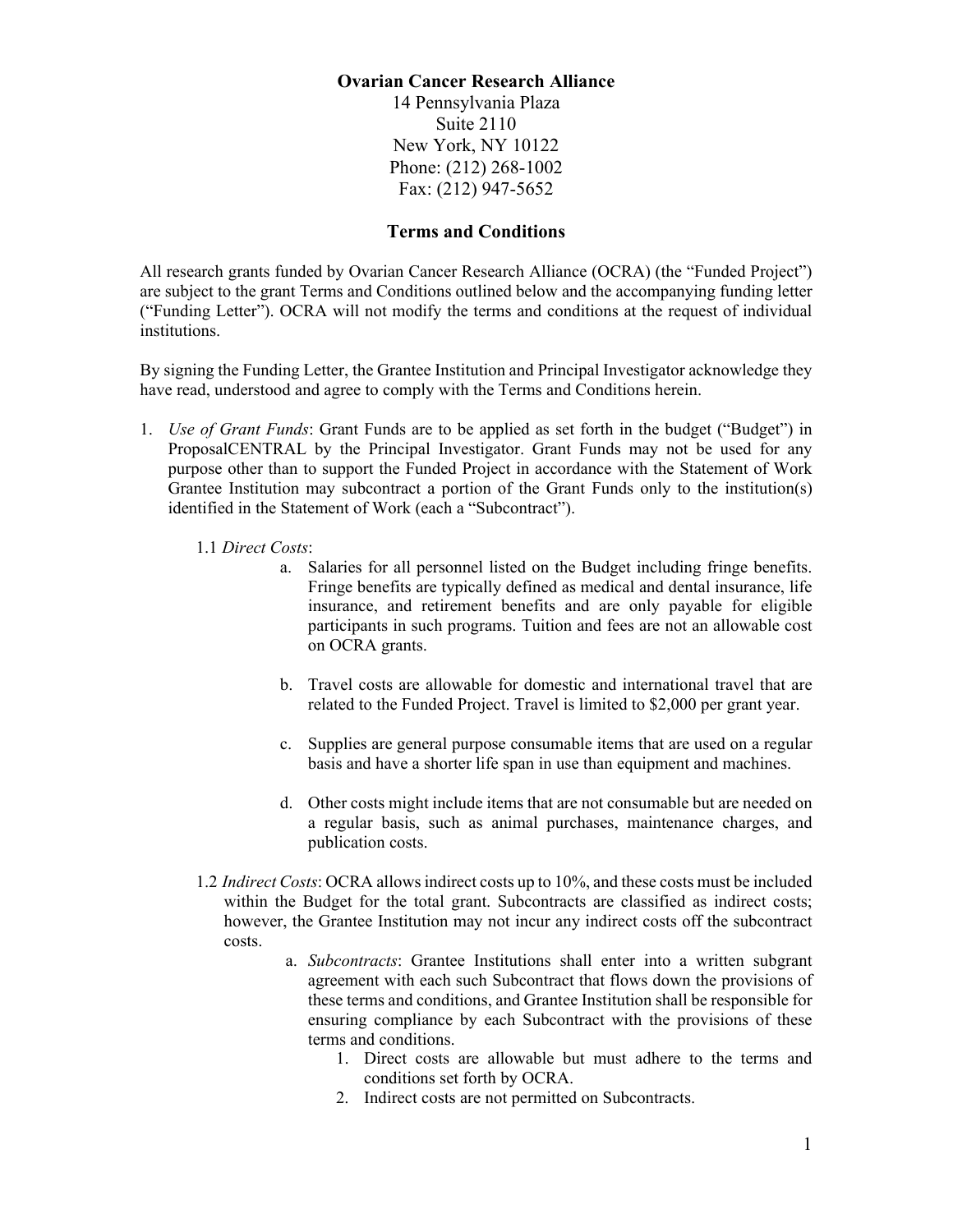- 3. Funds will be paid to the Grantee Institution. The Grantee Institution will be responsible for paying the Subcontracts.
- 1.3 *Liz Tilberis Early Career Award*: Funds may only be budgeted for personnel, supplies, travel, and up to 10% indirect costs. Equipment, other direct costs, and Subcontracts are not permitted on Liz Tilberis Early Career Awards.
- 1.4 *Ann and Sol Schreiber Mentored Investigator Award:* Funds may only be budgeted for personnel, supplies, travel, and up to 10% indirect costs. Equipment (including computers), other direct costs, and Subcontracts are not permitted on Ann and Sol Schreiber Mentored Investigator Awards.
- 1.5 *Reallocation of Funds*: Changes up to 10% in each line item are allowable and do not require prior approval by OCRA. Changes of more than 10% require prior written approval by OCRA.
- 1.6 *Annual review of Budget:* The budget must be reviewed in ProposalCENTRAL prior to the start of each grant year by the Principal Investigator. At this time, the Principal Investigator may request reallocations to the upcoming grant year's Budget. This is completed through a deliverable activity in ProposalCENTRAL
- 1.7 *Carry Forward:* Carry Forward requests of unexpended funds of up to 25% of each grant year Budget may be carried forward from one grant year to the next without prior approval by OCRA. Carry forward requests of 25% and higher require prior approval from OCRA; these requests need to be made in writing.
- 1.8 *Changes in Principal Investigator:* Requests for changes to the Principal Investigator shall be directed to OCRA for approval. The request must include: a written request to change the PI, the CV of the new PI, and confirmation the statement will remain the same. Requests for a change in the Principal Investigator may be granted or denied at OCRA's sole discretion
- 1.9 *Changes in Key Personnel and Effort:* Changes up to 5% for key personnel are allowable and do not require prior approval by OCRA. Changes of more than 5% require prior written approval by OCRA. If these changes result in a Budget reallocation, a Budget allocation must also be completed (see section 1.5).
- 1.10 *No-Cost Extensions*: The Principal Investigator may request a no-cost extension (NCE) for up to 12 months. Such requests must be requested no less than 30 days prior to the end date of the grant. To request an NCE, the Principal Investigator must complete the following and OCRA will open a deliverable in ProposalCENTRAL for these items:
	- a. NCE request form which includes a Narrative Report, length of the extension requested, declaration of unspent funds.
	- b. A financial report submitted through ProposalCENTRAL

Requests for no-cost extensions may be granted or denied at OCRA's sole discretion

1.11 *Leave of Absence*: A Principal Investigator's leave of absence (LOA), including maternity and paternity leave, must be submitted in writing to OCRA within 30 days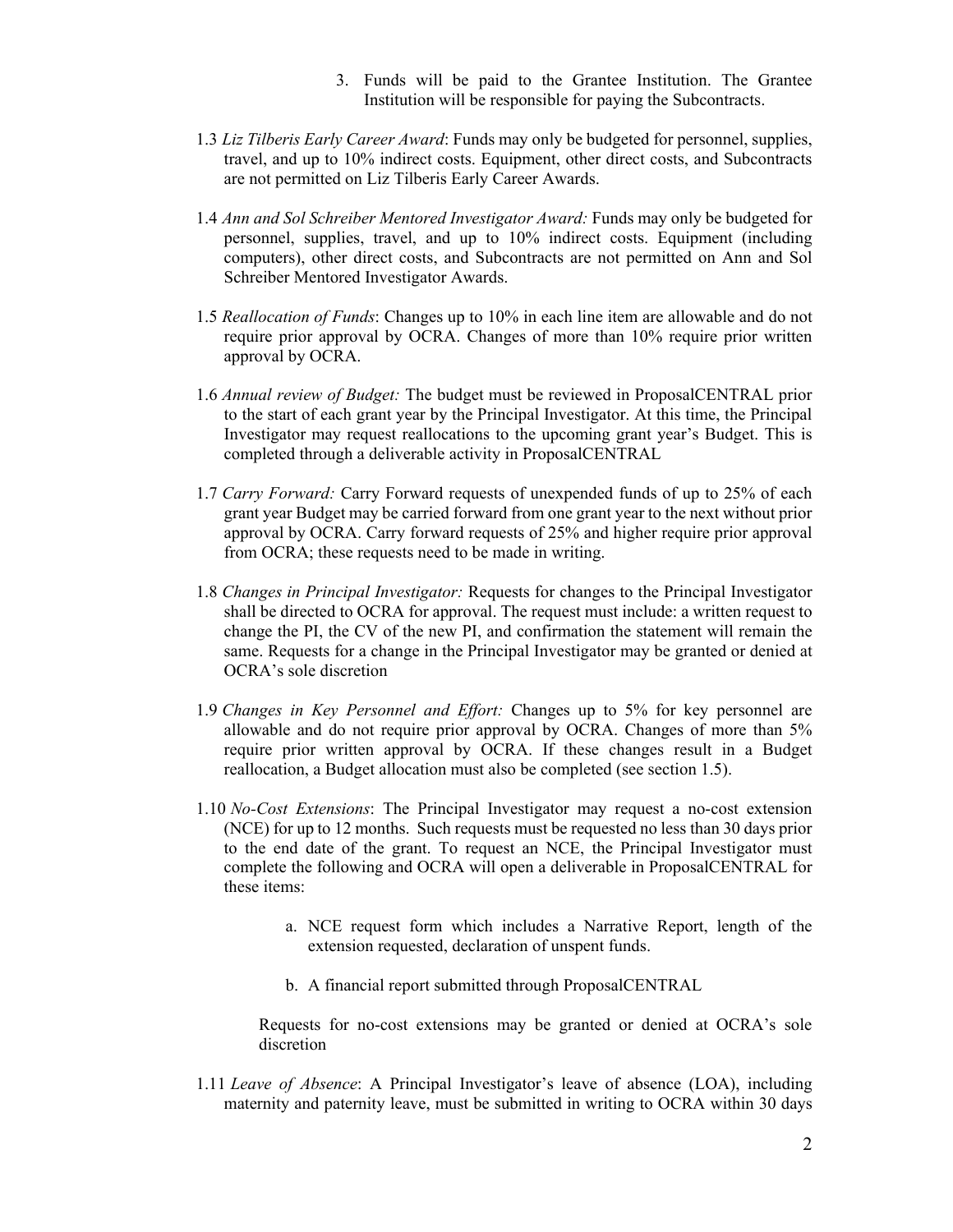of the start date of the LOA. The LOA must include an appropriate justification for the leave of absence, the start and end dates of the LOA, a request to extend the current grant year & Budget period, the signature of the PI, and signature of the Grantee Institution's authorized signing official. If the LOA is approved, the grant end date and reporting dates will be altered to reflect the LOA; updated dates will be listed in ProposalCENTRAL.

- 1.12 *Return of Grant Funds.* Grantee Institution shall promptly return any and all unused Grant Funds to OCRA within 60 days of the grant end date. The Grantee Institution may not charge OCRA a fee to convert/return funds. OCRA shall not have an obligation to make any further payment of Grant Funds upon the occurrence of any one or more of the following events:
	- a. The Grant Funds cannot be expended in accordance with the Budget;
	- b. The PI and/or the Statement of Work changes and the change is not approved by OCRA;
	- c. Grantee Institution loses its status as an organization tax-exempt under the United States Internal Revenue Code of 1986, as amended, or the foreign equivalent thereto, to the extent that Grantee Institution is not U.S. taxexempt entity;
	- d. Grantee Institution and/or the PI is debarred from the receipt of federal or state funding;
	- e. Grantee Institution and/or the PI fails to receive and maintain any required Institutional Review Board ("IRB"), Institutional Animal Care and Use Committee ("IACUC") or other ethical approvals;
	- f. The PI transfers institutions or leaves the institution and a grant transfer is not approved by OCRA (see section 2 for transfer information); or
	- g. Grantee Institution or the PI commits a breach of this Agreement or an act of negligence or misconduct in connection with the Funded Project.
	- h. The grant is terminated early by either the Grantee Institution or OCRA.
- 2. *Institutional Transfers:* Requests for the Principal Investigator to transfer the grant to another institution shall be directed to OCRA for approval by the Scientific Advisory Committee. The request shall be fully submitted to OCRA 60 days prior to the transfer and include all of the following:
	- a. A letter/email from the PI requesting the transfer, identifying the new institution, stating the start date of new employment, and any adjustment to the dates of the grant. The Principal Investigator must certify that the Funded Project can be carried out at the new institution.
	- b. A letter/email from the Department Chair at the new institution, confirming the Principal Investigator's new position, title and start date.
	- c. A letter/email from the institution originally awarded the grant indicating agreement to relinquish the grant, return all unexpended funds to OCRA,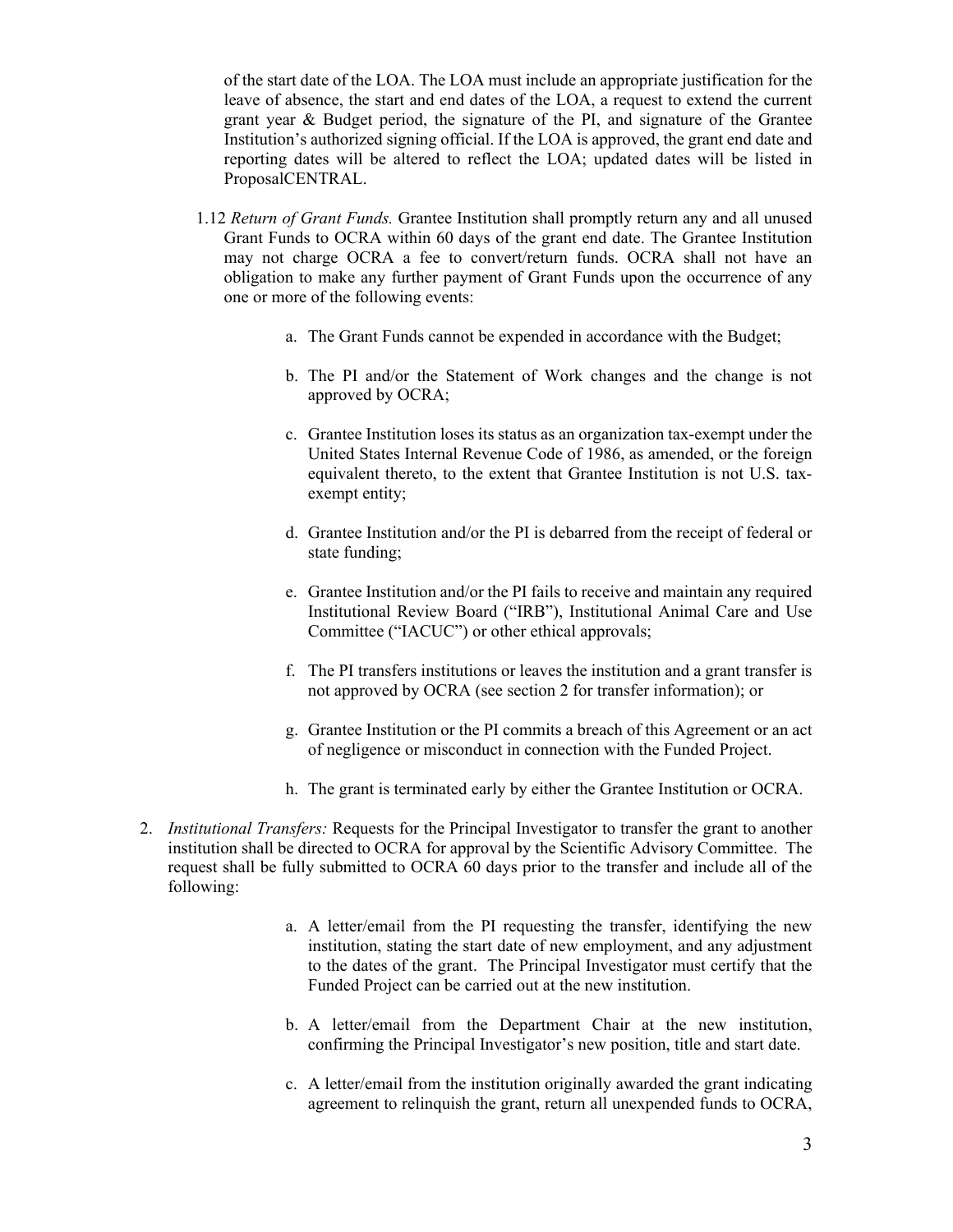the new end date of the grant, and a final financial report outlining all expended and unexpended funds. OCRA will require a refund for any unexpended funds remaining at the original Grantee Institution within 60 days of the Final Financial Report due date. Funds should not be transferred directly to the new institution.

- d. A revised budget for the new institution (if applicable).
- e. IRB and/or IACUC approval (if not required, the PI must submit a statement to that effect).
- f. A newly signed Funding Letter with the new institution and Principal Investigator.
- g. Updated payment information, for subsequent payments to be made to the new institution.
- h. Updated full contact information in ProposalCENTRAL for the new institution; Principal Investigator, Mentor, Grants Administrator, Financial Officer, and Signing Official.
- i. If there are unexpended funds from the original institution, requiring a refund to ORCA, OCRA will not be able to process the first payment to the new institution, until the refund has been received from the original institution.
- 3. *Payments*: Payments are made on an annual basis. Payments of Grant Funds will be made via wire transfer, in accordance with the information provided in the deliverable uploaded into ProposalCENTRAL as outlined in section 3.1. Under no circumstances will OCRA make payment to an individual, whether that person is the Principal Investigator or an individual within the Grantee Institution.

All international grants are issued in USD and all payments are processed in USD. OCRA is not liable for exchange rate fluctuation. All Financial Reports submitted to OCRA must be denominated in USD. Invoices are not required for payment.

- *3.1 Required Payment Details:* For all grants, the Grantee Institution is required to provide the following information through a set deliverable in ProposalCENTRAL:
	- Payee Name
	- Depository (Bank) Name
	- Depository (Bank) Address
	- **Street**
	- City
	- **State**
	- Zip Code
	- Routing/ABA #
	- Account #
	- Institution/organization's EIN
	- A PDF letter from the Grantee Institution's bank certifying the details are correct. This letter must be on the bank's official letterhead and signed by a bank official. If the letter is in a language other than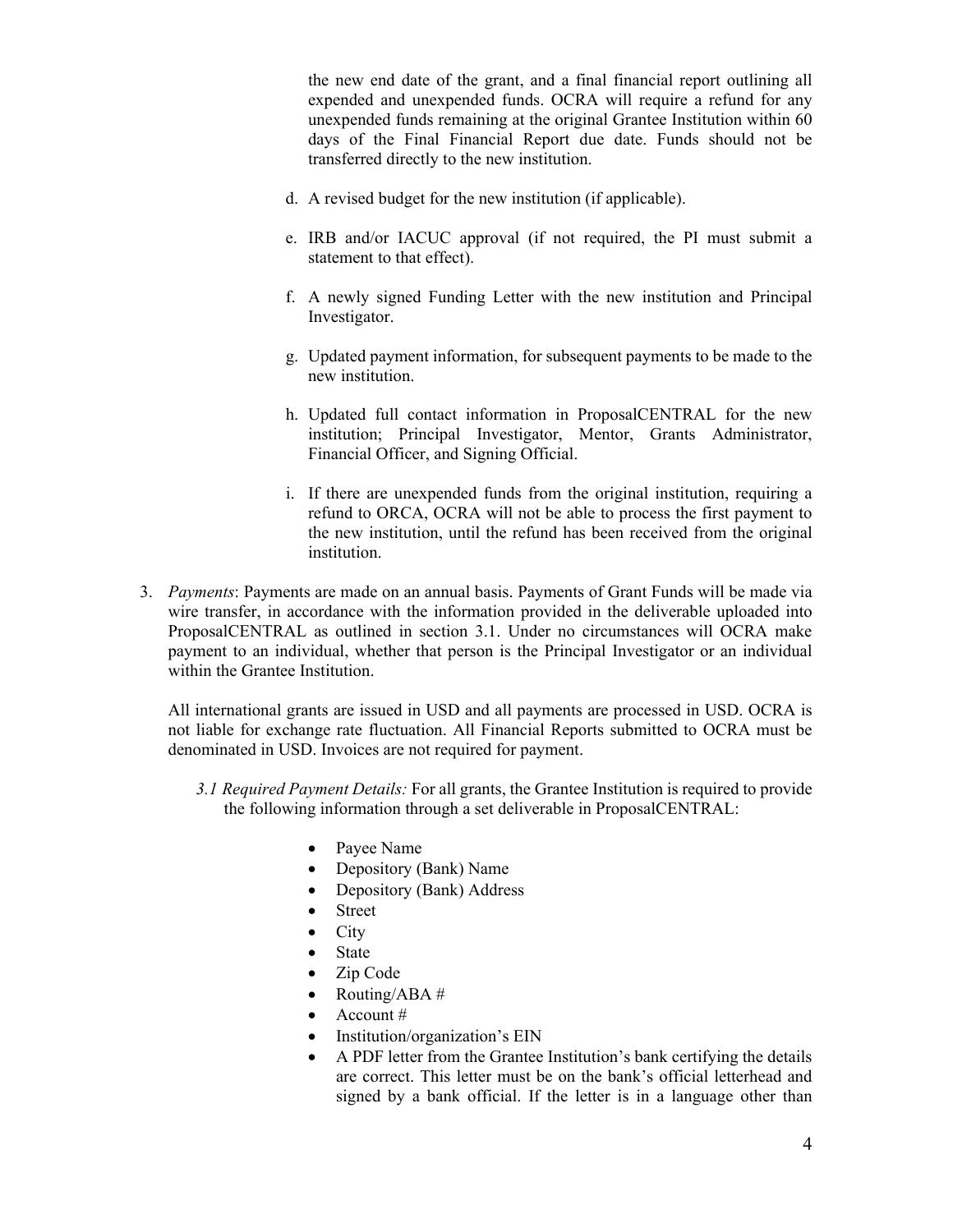English, it must be accompanied by a letter (in English) from the Grantee Institution, on the Grantee Institution's official letterhead and signed by an Institutional Official, translating the certification.

- 3.2 *Payment Terms – Annual payments:*
	- a. First Year: One payment in the amount of the approved Year 1 Budget made upon grant activation following successful completion and approval of all required activation materials and deliverables.
	- b. Second year (where relevant): One payment in the amount of the approved yearly Budget made upon successful completion and approval of Annual Narrative Report and previous year's Financial Report and up to date IRB/IACUC approvals if applicable.
	- c. Final year (also includes 1-year grants): Two payments. First payment in the amount of the approved yearly Budget less 10% of the grant total made following successful completion and approval of Annual Narrative Report and previous year's Financial Report. Final payment of 10% of the grant total or the remaining balance based on Expenditures, whichever is least, upon completion and approval of all Final Reports.
	- d. Holding: Should any required documentation (Financial Reports, Narrative reports, etc.) become past due, all payments will be held until those overdue items have been submitted and approved.
- 4. *Monitoring & Reporting.* The Information specified in Sections 4.1-4.6 shall be disclosed to OCRA as follows:
	- 4.1 *Activation*: Upon acceptance of the grant, the PI must complete the following at least 30 days prior to the start date indicated in the Funding Letter:
		- a. The Funding Letter, duly executed by an authorized representative of Grantee Institution and the Principal Investigator;
		- b. Budget review and submission for the first year by the Principal Investigator in ProposalCENTRAL;
		- c. The banking information and Funding Letter uploaded (see section 3.1) into ProposalCENTRAL by the finance officer;
		- d. A two to three paragraph narrative biographical statement about the Principal Investigator uploaded into ProposalCENTRAL;
		- e. A photo of the Principal Investigator, suitable for publication on the OCRA website;
		- f. Proof of IRB, IACUC or other required approval for the Funded Project, or statement certifying that no such approval is necessary; and
		- g. Complete contact information for the Principal Investigator, Mentor (if applicable), Grants Administrator, Financial Officer, and Signing Official entered into ProposalCENTRAL by the Principal Investigator.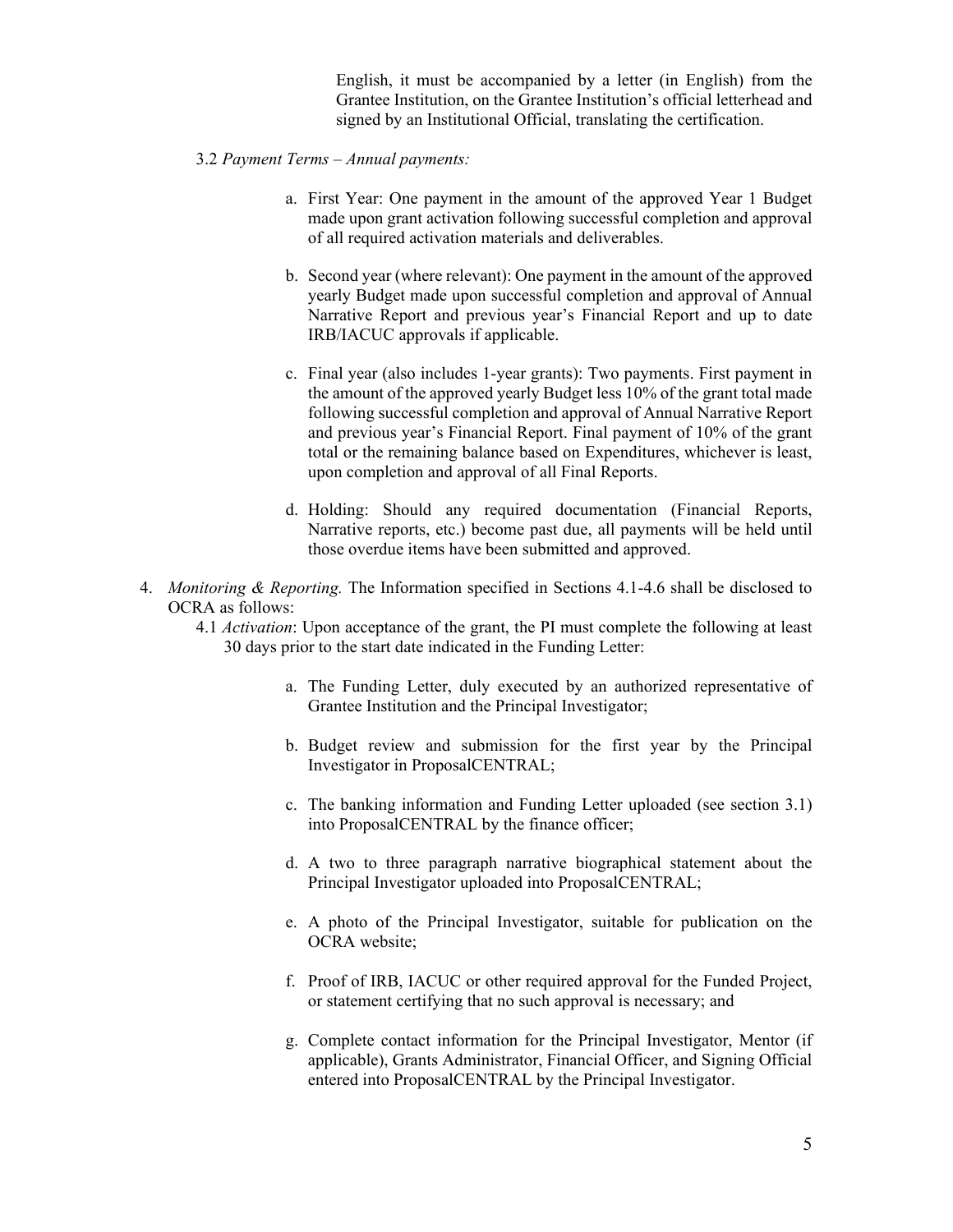- 4.2 *Annual Narrative Reports*: Narrative Progress reports are required each year for the length of the grant. Each narrative report shall include, but not be limited to, the following information: progress made toward proving hypothesis, any planned changes in the experimental plan, notice or receipt of other sources of support related to the Funded Project, and a list of all articles submitted for publication and the status of those articles. The Principal Investigator must use the template provided in ProposalCENTRAL and upload the completed narrative report into ProposalCENTRAL by the designated due dates listed in ProposalCENTRAL.
- 4.3 *Annual Financial Reports*: Financial reports are required each year for the length of the grant. Each financial report shall include an accounting of the Grant Funds for that reporting period. Financial reports must be completed in ProposalCENTRAL by the financial officer listed in the contacts. All due dates are listed in ProposalCENTRAL. Any line item that includes a variance of more than 10% must be explained in the note section in ProposalCENTRAL. All financial reports shall be digitally signed by an authorized official of Grantee Institution in ProposalCENTRAL to change the financial officer contact please email [grants@ocrahope.org.](mailto:grants@ocrahope.org) See section 1.7 for carry forward information.
- 4.4 *Annual review of upcoming Budget*: see section 1.6
- 4.5 *Publications*: Copies of all proposed news releases, articles, pictures, or any other published material that is developed by or on behalf of Principal Investigator in connection with the Funded Project. These copies must be furnished prior to publication or, if that is not feasible in any given circumstances, as soon thereafter as possible.
- 4.6 *Surveys*: Any and all surveys submitted by OCRA to Grantee Institution or Principal Investigator for completion regarding this grant.
- 5. Intellectual Property Policy
	- 5.1 For purposes of this policy, "Intellectual Property" is defined as any invention, data, material, method, product, process, program, discovery, improvement, copyrightable work (excluding scientific publications) or other work product resulting from the performance of the Funded Project.
	- 5.2 Unless otherwise agreed, title to Intellectual Property will reside with Grantee Institution pursuant to Grantee Institution's intellectual property policies.
	- 5.3 Grantee Institution will, at its own expense, use diligent efforts to obtain patent and/or copyright protection, as applicable, for the Intellectual Property and to grant licenses under such Intellectual Property in a thorough and diligent manner.
	- 5.4 Grantee Institution will inform OCRA in writing promptly upon the filing of any patent application constituting Intellectual Property and the execution of any license agreement under which rights to practice such Intellectual Property commercially are granted to a third party. In addition, Grantee Institution will provide OCRA, on an annual basis, a written report describing the status of all patent rights constituting Intellectual Property, information regarding any licenses to commercialize the discoveries disclosed or claimed in the Intellectual Property, including consideration received under such licenses, and status efforts by any licensees to commercialize the discoveries.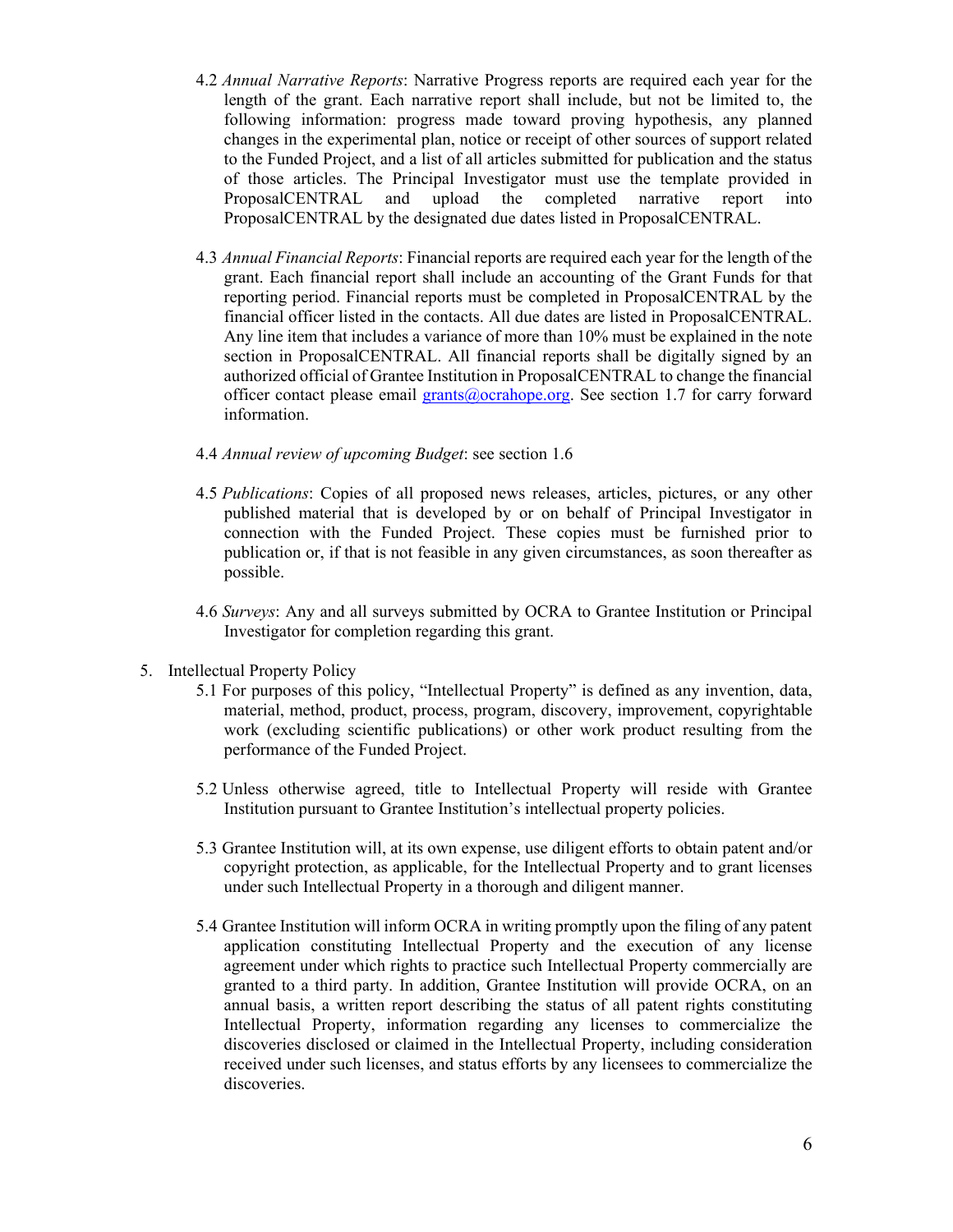- 5.5 OCRA will be entitled to receive a portion of all consideration, in any form, received by the Grantee Institution that arise out of the licensing or other transfer or other exploration of Intellectual Property in excess of the amount (i) payable to individual inventors (but not distributions to institutional departments or laboratories) in accordance with Grantee Institution's written policies; and (ii) necessary to reimburse Grantee Institution for its out-of-pocket costs incurred by the Grantee Institution for the preparation, filing, and prosecution of patent rights included in the Intellectual Property that have not been reimbursed by a third party (such consideration reduced by the amounts in (i) and (ii) hereinafter referred to as "Net Consideration"). The portion of such Net Consideration to which OCRA will be entitled shall be equal to the quotient (the "Quotient") obtained by dividing (a) the amount of the grant made by OCRA for the research that resulted in the Intellectual Property by (b) all direct costs provided by funding sources, including OCRA, for the research that resulted in the Intellectual Property, but in no event will OCRA's portion exceed 50%. For clarity, costs associated with the recruiting of scientific staff, laboratory start-up costs and other infrastructure costs may not be included in the foregoing calculation.
- 5.6 OCRA and Grantee Institution will negotiate in good faith the amount of the Quotient promptly following the filing of any patent application constituting Intellectual Property, and before any rights are granted to a third party to commercialize the discoveries disclosed or claimed in the Intellectual Property. In connection with such negotiation, Grantee Institution shall promptly disclose to OCRA the amounts in subparagraphs  $(c)(i)$  and  $(ii)$  above.
- 5.7 All information of a confidential nature disclosed to OCRA pursuant to this policy will be maintained in confidence by OCRA and will not be disclosed to any third party without the prior written consent of the Grantee Institution.
- 6. *Compliance*: Grantee Institution and Principal Investigator shall carry out its activities under this Agreement in compliance with all Applicable Laws, and in accordance with the terms and conditions of this Agreement. "Applicable Laws" means all applicable laws, rules, regulations, guidelines or other requirements of any applicable federal, regional, state, or local regulatory agency, department, bureau, commission, council or other government entity regulating or otherwise exercising authority with respect to Grantee Institution and Principal Investigator and/or activities in connection with the Funded Project, including those applicable to protecting the rights, integrity and confidentiality of human trial subjects (including, to the extent applicable, approval of any human trials by an appropriately constituted IRB), those applicable to the treatment of animals in research (including, to the extent applicable, approval of any animal studies by an appropriately constituted IACUC), those applicable to the operation of research facilities, and those relating to non-discrimination, sexual harassment, and equal employment opportunity. By accepting this grant, Grantee Institution and Principal Investigator accept responsibility for such compliance. It is the responsibility of the Principal Investigator to provide to OCRA appropriate renewals of IRB, IACUC and other required approvals, and to ensure compliance at all times during the grant period.
- 7. *Observations and Communications:* OCRA, through any of its program officers or other representatives, shall have the right, with advance notice to the Grantee Institution and Principal Investigator, during normal business hours, at reasonable intervals, and without interfering with the Principal Investigator's operations (i) to observe the conduct of research in the Principal Investigator's laboratory and to inspect the laboratory facilities, and (ii) to interview the Principal Investigator and request updates and reports (whether orally or in writing) regarding the research being conducted using the Grant Funds.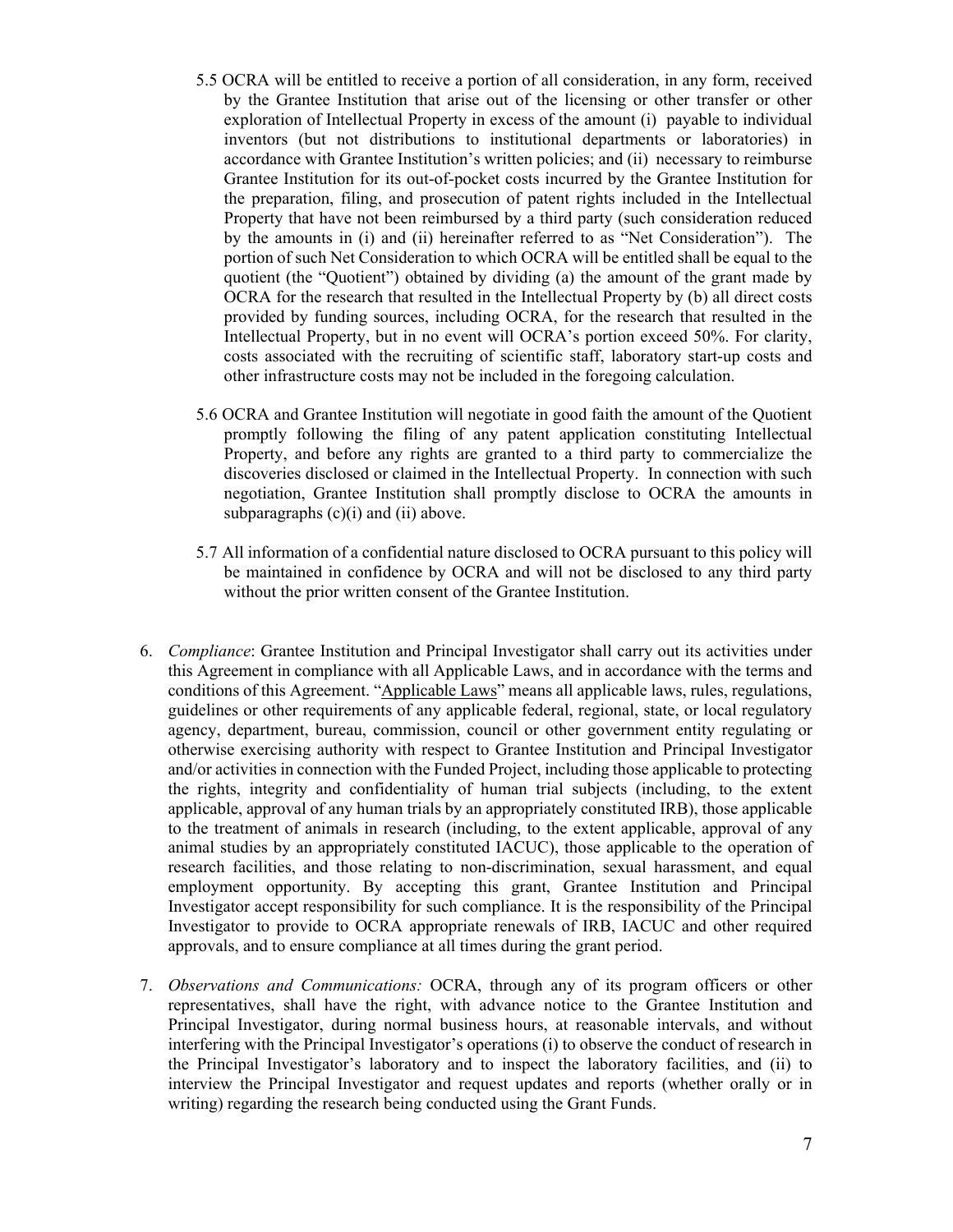- 8. *Public Releases by Grantee Institution*: Subject to Section 4.5, Grantee Institution may release information regarding this grant to the public and news media. All publicity related to this grant shall be submitted to OCRA for its approval at least three (3) business days prior to its release. Grantee Institution shall not have any right to use OCRA's name (in full or the acronym) or logo for any purpose not expressly authorized in this Agreement unless OCRA has approved such use in advance, in writing.
- 9. *Attribution*: Grantee Institution shall properly credit OCRA as a funding source on all written and oral publications, presentations and other releases to the public or news media that relate to or stem from the Funded Project or this grant. Acknowledgements must follow these guidelines:
	- a. Ovarian Cancer Research Alliance written out in full
	- b. Grant name and number in square brackets
	- c. Multiple grants numbers separated by comma and space
	- d. Agencies separated by semi-colon

#### *Example 1*

'This work was supported by the Ovarian Cancer Research Alliance [grant name and number].'

## *Example 2*

If more than one funder or grant was involved, then the suggested text is:

'This work was supported by Ovarian Cancer Research Alliance [grant name and number]; another funder [grant number]; etc.'

- 10. *No Further Obligations*: Grantee Institution acknowledges that OCRA is not obligated to provide any amounts in excess of the amount of the grant specified in the Funding Letter or to provide additional support after the period of the grant.
- 11. *Books and Records:* Grant Funds need not be maintained by Grantee Institution in a separate bank account, but such funds must be shown separately on Grantee Institution's books for ease of reference and verification. During the term of this grant and for at least four (4) years following expenditure of all Grant Funds, Grantee Institution shall maintain accurate and complete books and records of receipts and expenditures made using Grant Funds, and Grantee Institution shall provide OCRA with full access to audit, review and copy such books and records at reasonable, mutually agreed times. Any such audit shall be at OCRA's sole expense.
- 12. *OCRA Donor Programs:* Principal Investigator acknowledges that OCRA offers certain specialized donor programs, such as the Partners in Science Program, which may result in Principal Investigator being selected to participate, in which case s/he may be required to take on a limited number of additional responsibilities, such as writing a letter acknowledging the individual donor, attending an event, etc.
- 13. *Cooperation:* The Grantee Institution shall cooperate with OCRA in supplying additional information or in complying with any procedures that might be required by any governmental agency in order for OCRA to establish that it observed all requirements of the law with respect to this grant.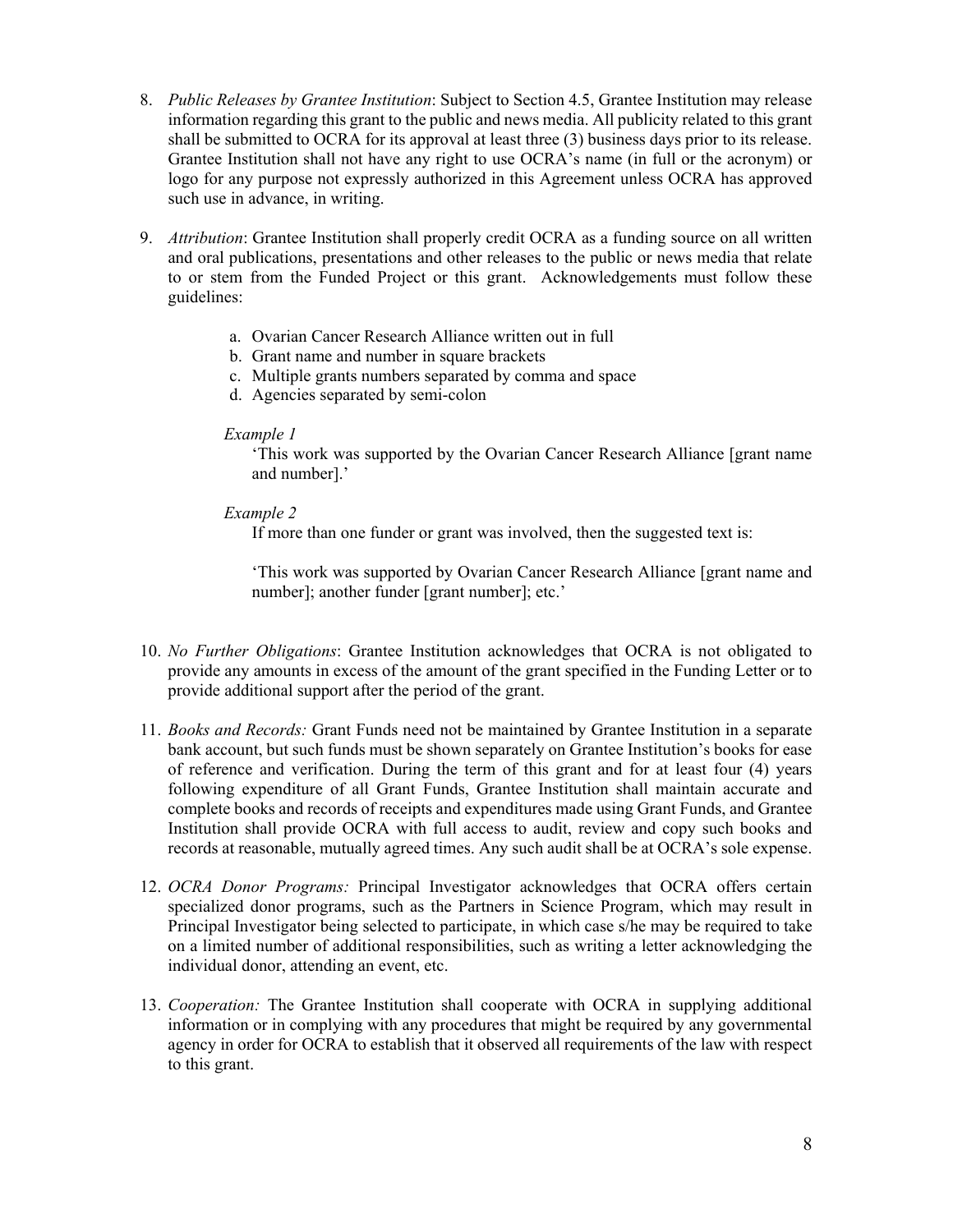- 14. *Authority:* Each officer and individual executing this Agreement certifies that s/he has the capacity and has been duly authorized to execute this Agreement on behalf of the entity for which s/he signs, and that no additional authorization or approval is required.
- 15. *Acceptance of Agreement*: This grant by OCRA is expressly conditional upon the Grantee Institution and Principal Investigator's acceptance of the terms and conditions of this Agreement and the Funding Letter. The signature on the Funding Letter by an authorized representative of Grantee Institution and Principal Investigator represents the Grantee Institution's acceptance of this grant and agreement to comply with all the terms and conditions of this Agreement and the funding letter. Funding for subsequent years of this Funded Project is contingent on the Principal Investigator's progress and Grantee Institution and Principal Investigator's compliance with all the terms and conditions of this Agreement and the Funding letter. OCRA reserves the right, in its sole judgment and discretion, to discontinue, modify or withhold any payments due under this Agreement, or to require repayment of any unexpended Grant Funds (a) if Grantee Institution is not in compliance with any term or condition of this Agreement, or (b) to comply, in OCRA's judgment and sole discretion, with any requirement of the law.

## 16. *Termination*:

- 16.1 *Termination Rights of Each Party*: Each party may terminate this Agreement upon thirty (30) days prior written notice to the other party. Any outstanding reports will be altered to reflect the new end date.
- 16.2 *Additional Termination Rights of OCRA*: In addition to the termination rights set forth in Section 16.1, OCRA, in its sole discretion, shall have the right to terminate this Agreement immediately upon written notice to Grantee Institution and the Principal Investigator upon the occurrence of any of the following:
	- a. Grantee Institution, the Principal Investigator, or any other researcher working on the Funded Project engages in fraud, scientific misconduct or any other behavior that is reasonably likely to cast doubt upon the results of any research or the integrity of any data;
	- b. Grantee Institution, the Principal Investigator or any other researcher working on the Funded Project comes under investigation by the FDA or any other regulatory authority for a debarment action or disqualification, or is debarred or disqualified or;
	- c. The Principal Investigator or any other researcher working on the Funded Project is placed on administrative leave pending investigation of any report or allegation of sexual or any other type of harassment, or otherwise engages in behavior that in the reasonable and good faith opinion of OCRA could adversely affect the reputation, image, mission, or integrity of OCRA. Grantee Institution shall notify OCRA in the event the PI or any other researcher working on the Funded Project is placed on administrative leave for any of the foregoing reasons.
- 16.3 *Effect of Termination:* Upon expiration or termination of this Agreement for any reason, OCRA shall have no further funding obligations hereunder; provided however that if this Agreement is terminated by OCRA without cause (i.e., for a reason other than the Grantee Institution's breach or any of the reasons specified in Section 16.2), then Grantee Institution is entitled to payment for all costs and non-cancelable commitments incurred as of the effective date of the termination, subject in all cases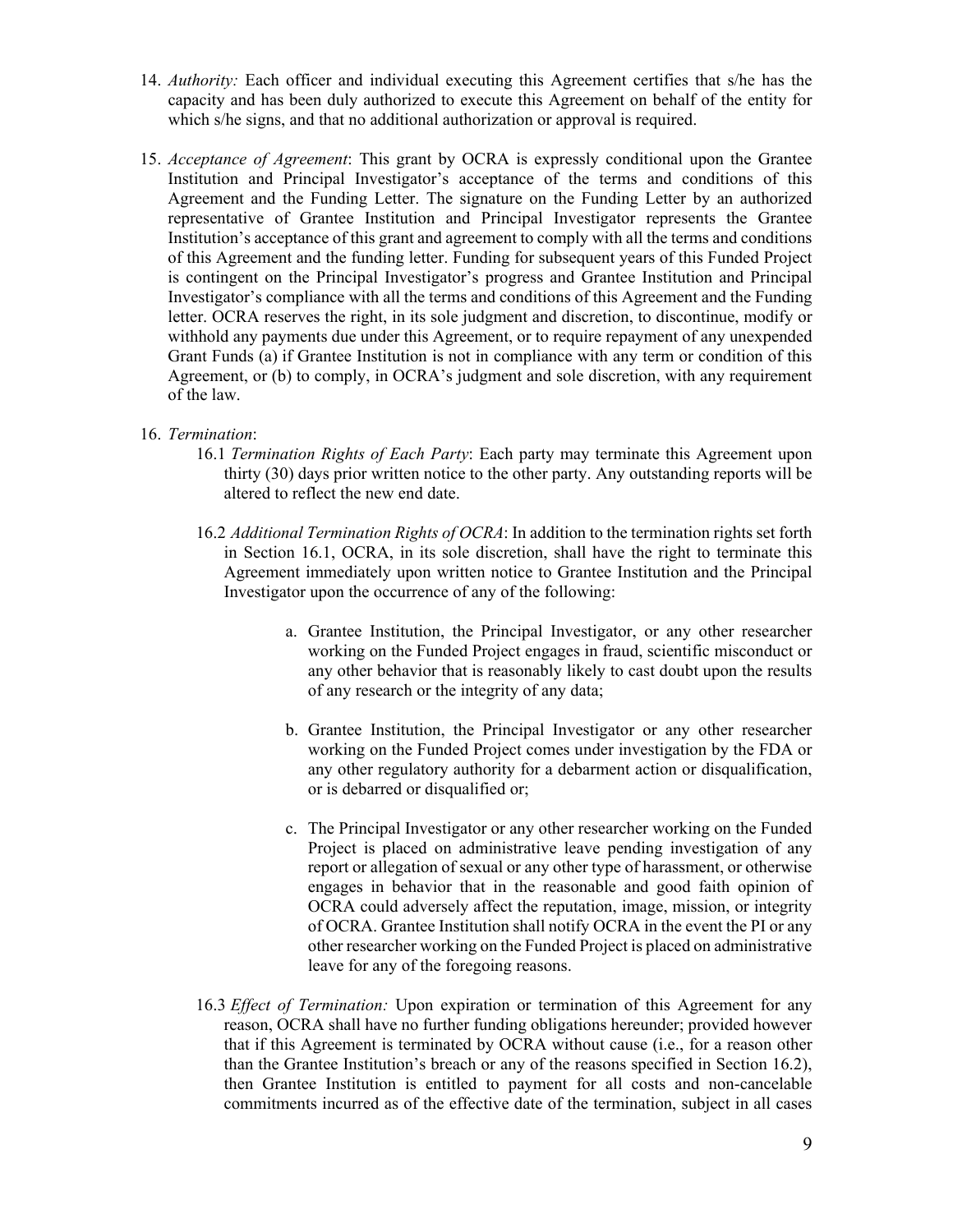to the Budget, and provided further that OCRA in no event shall have any obligation beyond the amount payable in the year this Agreement is terminated. Non-cancelable commitments include stipends to a graduate student within a given year but otherwise include only commitments to third parties. Grantee Institution shall use reasonable efforts to mitigate any non-cancelable committed expenses. If unexpended Grant Funds remain on hand at Grantee Institution as of the expiration or termination of this Agreement, then the Grantee Institution shall return to OCRA all such unexpended funds within thirty (30) days after the effective date of expiration or termination, as applicable.

- 16.4 *Surviving Provisions*. Notwithstanding the expiration or termination of this Agreement, the following provisions shall survive: 5, 8, 9, 10, 11, 16 and 17.
- 17. *Miscellaneous.*
	- 17.1 *Severability*: If any term of this Agreement is invalid or unenforceable under any statute, regulation, ordinance, executive order or other rule of law, such term shall be deemed reformed or deleted, but only to the extent necessary to comply with such statute, regulation, ordinance, order or rule, and the remaining provisions of this Agreement shall remain in full force and effect.
	- 17.2 *No Implied Waivers*: Failure by either party at any time to require performance by the other party of any provision of this Agreement shall in no way affect the right to require full performance any time thereafter, nor shall the waiver by either party of a breach of any provision of this Agreement constitute a waiver of any succeeding breach of the same or any other provision, nor constitute a waiver of the provision itself.
	- 17.3 *Cumulative Rights and Remedies*: The rights and remedies provided in this Agreement and all other rights and remedies available to either party at law or in equity are, to the extent permitted by applicable law, cumulative and not exclusive of any other right or remedy now or hereafter available at law or in equity. Neither asserting a right nor employing a remedy shall preclude the concurrent assertion of any other right or employment of any other remedy, nor shall the failure to assert any right or remedy constitute a waiver of that right or remedy.
	- 17.4 *No Assignment*: Grantee Institution and Principal Investigator may not assign its rights, nor subcontract or delegate any of its obligations under this Agreement, nor (except as provided in Section 1.2a with respect to subgrantees) subgrant any portion of the Grant Funds, without the prior written approval of OCRA.
	- 17.5 *Relationship of the Parties*: OCRA and Grantee Institution are independent contracting parties, and nothing contained in this Agreement is intended or shall be deemed to create a partnership, joint venture or agency relationship between them, nor does it grant either party any authority to assume or create any obligation on behalf of or in the name of the other party. Each party shall be responsible for its own acts and omissions, and those of its employees and agents, in performance under this Agreement.
	- 17.6 *Entire Agreement:* These Terms and Conditions, the Funding Letter, and additional deliverables as outlined in the Terms and Conditions, constitutes the entire agreement between the parties for the duration of the grant concerning the subject matter hereof, and supersedes all prior agreements (whether written or oral) or documents exchanged between the parties concerning such subject matter*.*